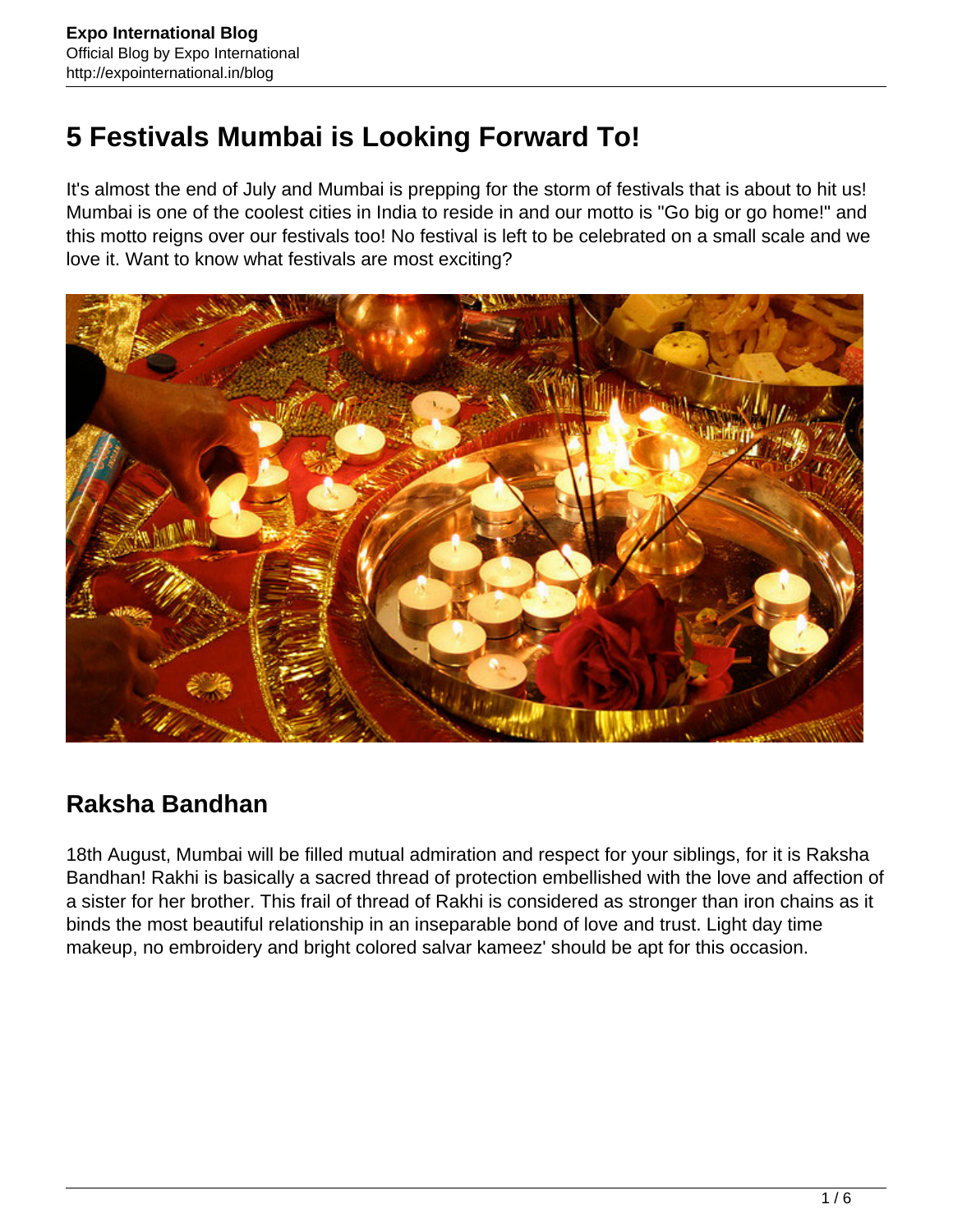

# **Ganesh Chaturthi**

Probably the most anticipated festival amongst all the dwellers of Mumbai is Ganesh Chaturthi that celebrates the birthday of Lord Ganesha. The festivities include a life-like clay model of Lord Ganesha that on the day of the festival, is placed on raised platforms in homes or in elaborately decorated outdoor tents for people to view and pay their homage. The priest, usually clad in red silk dhoti and shawl, then invokes life into the idol by the chanting of mantras. After the chanting, a tribute of 21 "modaks", 21 "durva" blades and red flowers are offered. Ganesh Chaturthi comes on 5th September this year. A saree draped on a woman is the best choice for this festival and it gives out an elegant yet sensuous look.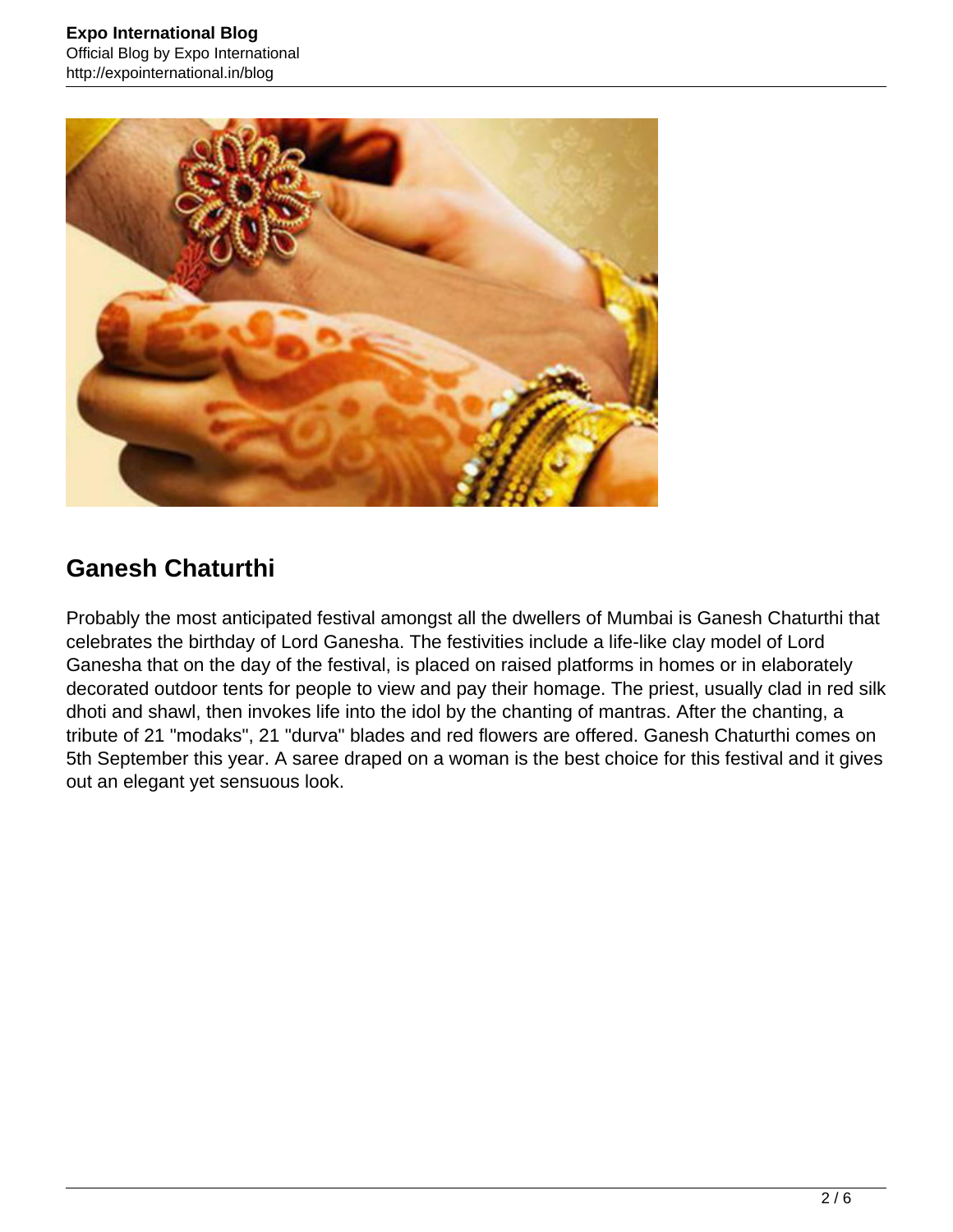

#### **Dussehra**

Dussehra which is the celebration of good over evil is an auspicious day for new ventures. Tools of trade, vehicles and machinery are worshiped on this day. The day is celebrated to commemorate the killing of Ravana by Lord Rama, according to the mythological Ramayana. Dussehra celebration spreads the message of the victory of good over sin. People visit the Pooja Pandals wearing new clothes, prepare traditional food at home and celebrate the festival with their friends and families. In Mumbai, the figure of Ravan is set on fire to portray the end of evil. This year, dussehra will be lighting Mumbai up on 11th October! A kalidar with a pair of dainty earrings and subtle bangles is your go to for dussehra because it leaves a woman looking young and radiant.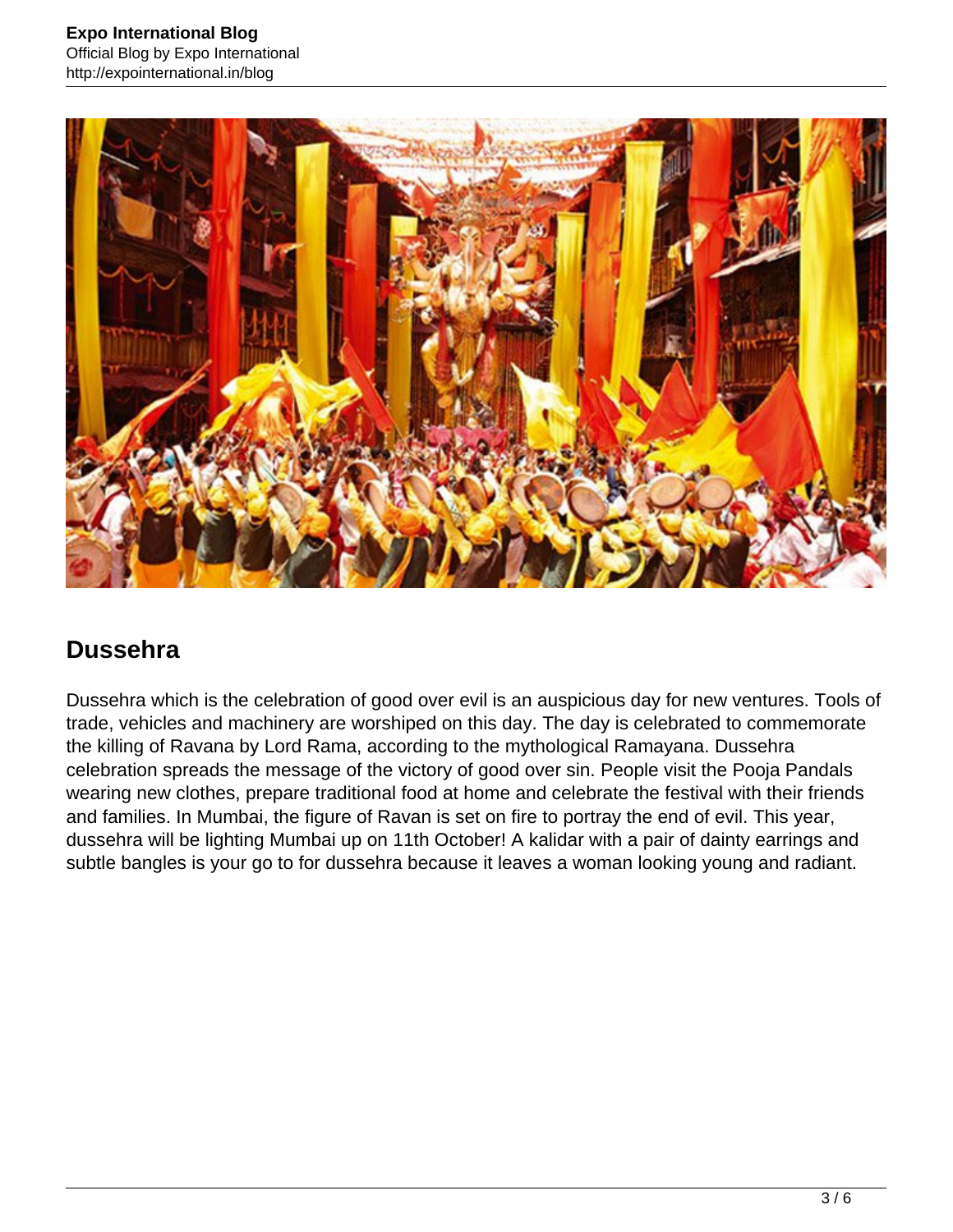

# **Diwali**

Right after Dussehra, Diwali takes over the minds of everybody and is probably the most highly celebrated festival all over India! The festival spiritually signifies the victory of light over darkness or good over evil, knowledge over ignorance, and hope over despair, after Ram according to the Ramayana, returned to Ayodhya after 14 years of exile and defeating Ravan. People wear new clothes or their best outfits on this day, diyas are lit and prayers are offered to goddess Lakshmi. After offering prayers to the gods, people generally go out and celebrate the joyousness of the festival by burning crackers. An anarkali is the best choice for Diwali because it exudes a great amount of royalty, traditionalism and beauty.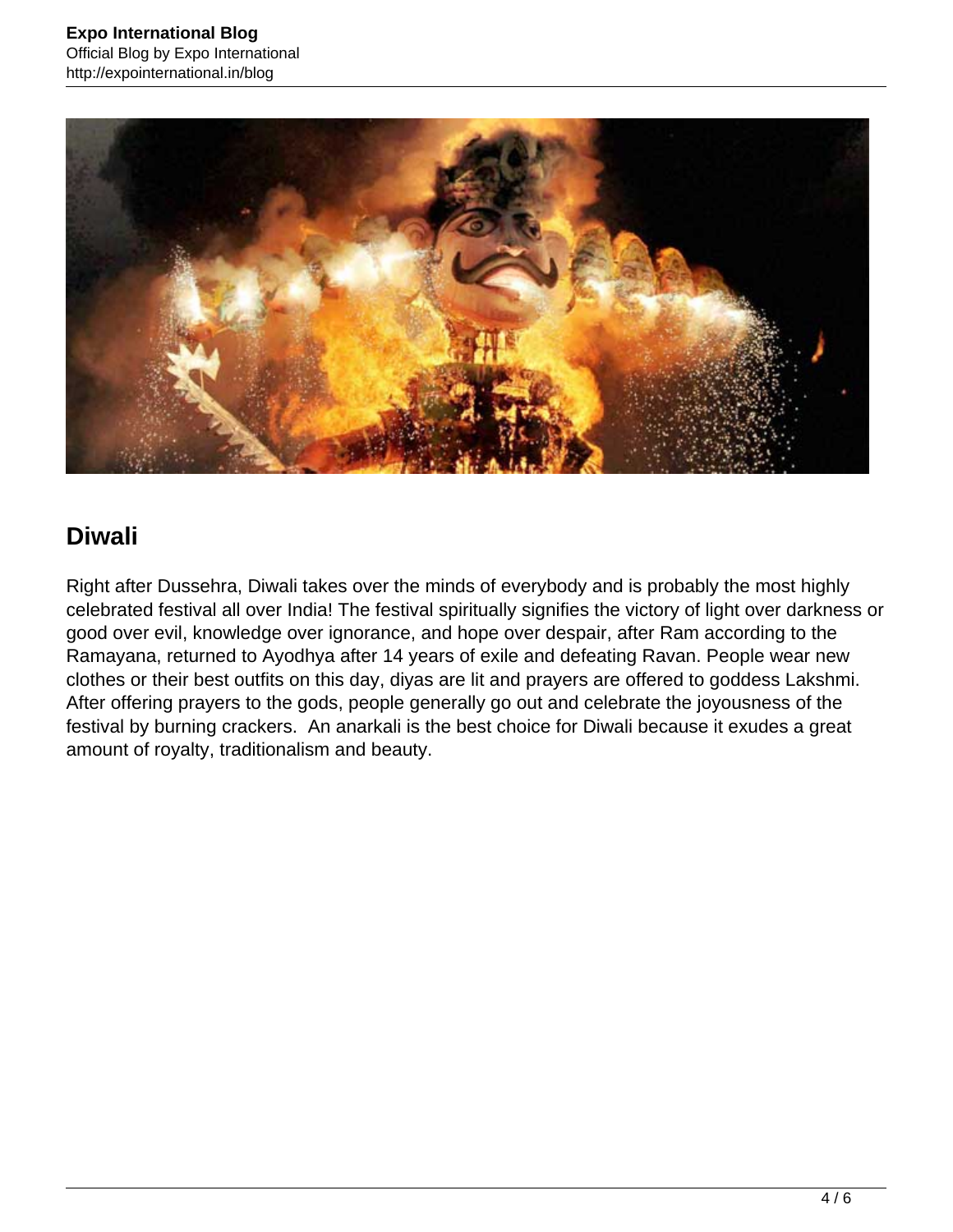

# **Navratri**

Navratri, literally interpreted as 'nine nights' is the most celebrated Hindu festival devoted to Goddess Durga symbolizing purity and power or 'shakti'. Navratri festival combines ritualistic puja and fasting and is accompanied by resplendent celebrations for nine consecutive days and nights. Defining both the religious and cultural themes, Navratri celebrations are seeped in traditional music and dance. 'Garba' is a devotional dance form that derives from the folklore of Lord Krishna singing and dancing with the gopis using 'dandiya' or slim wooden sticks. During this festival, everyone unquestionably throws on their heavy chaniya cholis and shiny ornaments on, to dance the night away!